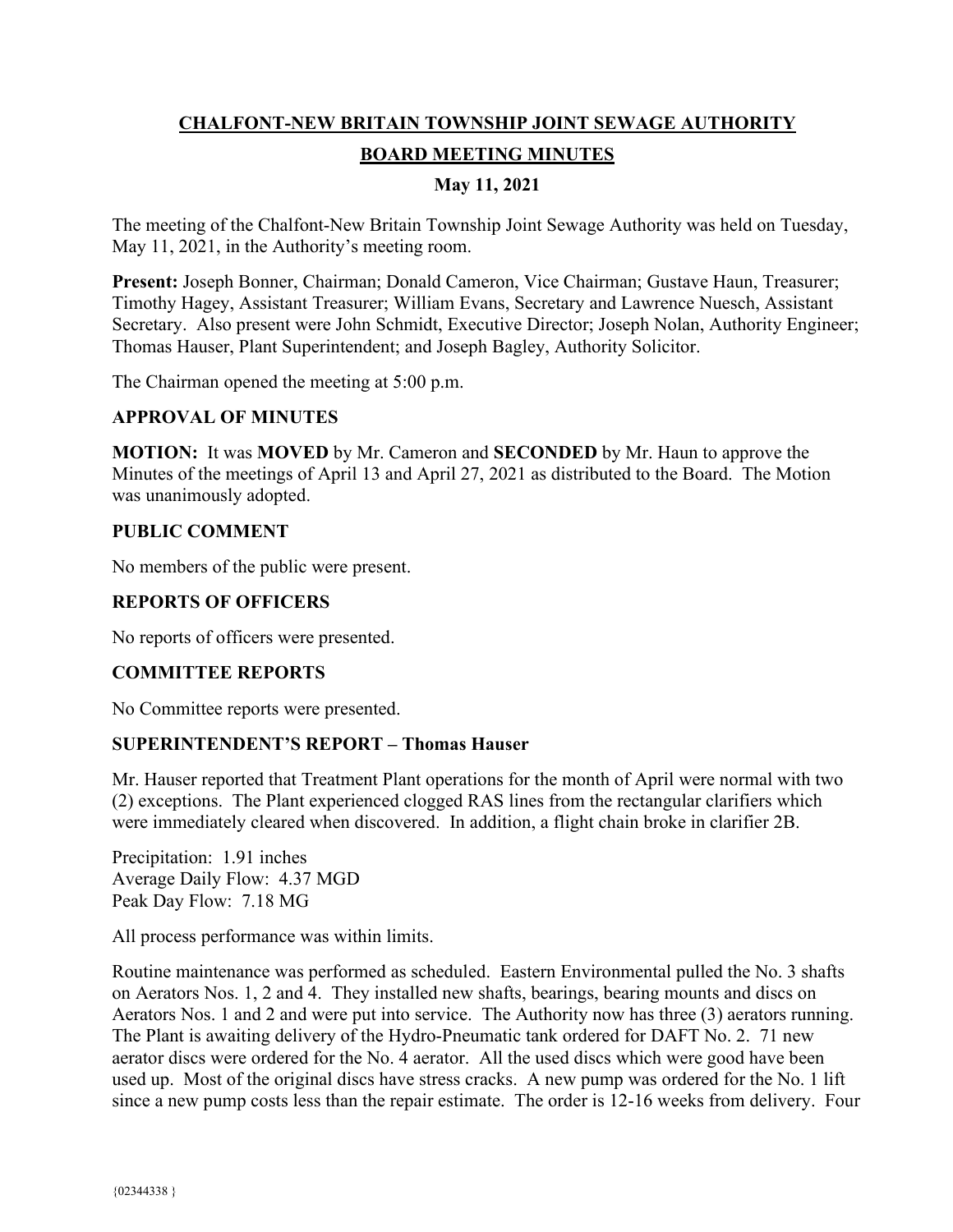(4) pumps are still operating. A new control system upgrade was ordered for the older No. 1 centrifuge from ABB. The new motor will come with a new warranty. Mr. Hauser explained the problem encountered with the flights racking out of alignment in the rectangular clarifier 2B. One flight unbolted from the chain and in another location there was a broken link in the chain. A few cracked flights were replaced and the other problems were repaired. The Authority hauled approximately 53 tons of biosolids to a local farmer during the month.

In the collection system, routine pump station maintenance was performed. PA One-Calls were marked. The weekly flow meters were read. Fleet maintenance was performed on all Plant vehicles. The Cycle B deduct/consumption meter list was read. Various jobs using the jet truck in the Plant and in the collection system were performed. The jet truck was used to help unclog recycle lines. Collection system personnel worked on a computer implementation project with CKS, Look First Technologies and CUES. The trash basket for Pump Station No. 8 was modified. Three (3) new tie-ins to the sewer system were inspected. 29.5 inspection hours were incurred at the Reserve at Chalfont. A blockage at Remington Oaks was cleared. Personnel installed aluminum angles at all pump stations to make draw-down tests more accurate.

A Board member asked a question about Remington Oaks and the clean-up at two (2) properties mentioned at the last meeting. Mr. Schmidt explained that the Authority's insurance company is working with the homeowners' insurance company coordinating coverage because the homeowners' coverage is primary.

# **EXECUTIVE DIRECTOR'S REPORT - John E. Schmidt**

Mr. Schmidt reported on the proposed hiring of a contractor to do slip-lining of laterals in the Tower Hill area. Approximately three (3) years ago the Authority engaged a company to do sliplining of the main sewer line. There are cement asbestos pipe laterals in this area, upstream of Pump Station No. 6. There was a DEP restriction imposed because of an overflow at Pump Station No. 6 and the Authority is bound to do remedial work to address the restriction. The laterals are in the vicinity of Farber Drive and the proposed contractor, Performance Pipe Inc. is a COSTARS successful bidder. They have performed work in the upper Montgomery County area and in the Lehigh County area. The current proposal is for them to do eight (8) laterals. The cost is approximately \$35,000. There was a discussion about the mechanics of the slip-lining of the lateral.

Mr. Schmidt also reported that Authority personnel were implementing new software and equipment into the TV truck.

**MOTION:** It was **MOVED** by Mr. Hagey and **SECONDED** by Mr. Haun to award a contract to PPI for slip-lining work on Farber Drive for eight (8) laterals. The Motion was unanimously adopted.

Mr. Schmidt reported on discussions with the Soccer Association regarding the soccer fields. A rough sketch plan of parking lots was provided to Mr. Schmidt by the Soccer Association. Mr. Schmidt reported that if over 1,000 square feet of gravel or pavement is installed, Doylestown Township will require stormwater management controls. The Soccer Association has been directed to provide detailed plans to the Authority for the parking improvements. Mr. Schmidt reported that he conveyed to the Association that there is no interest on the part of the Authority Board in the installation of artificial turf on the field.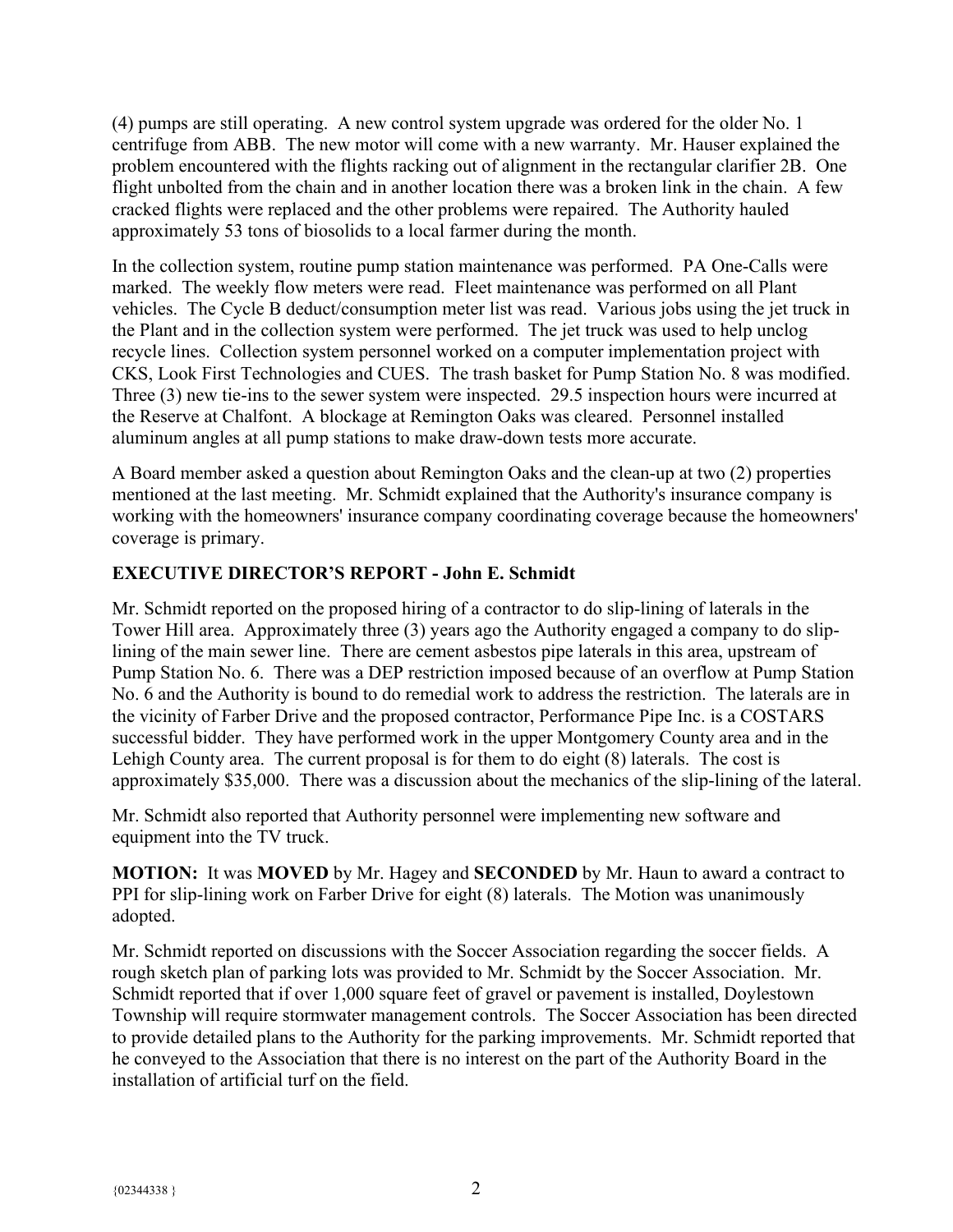# **ENGINEER'S REPORT – Joseph Nolan, P.E.**

Mr. Nolan reported on the progress of Pump Station No. 4. Mr. Nolan has provided Mr. Schmidt with easement plans for the easements from private property owners that are necessary for the project. Mr. Nolan has been coordinating the project with the Township. The Township has been provided with a draft resolution and a draft public notice in regards to the Act 537 Plan Special Study. The Authority is responsible to publish the Notice and allow thirty (30) days for public comment. Mr. Nolan has also provided Mr. Schmidt with plans for the force main and the gravity sewer.

Mr. Nolan also reported that PennDOT permits are necessary. In addition he has recently met with the electrical engineer in regards to the electric service to be provided to the pump station. A new account with PECO is being opened by the electrical engineer on behalf of the Authority.

Mr. Nolan reported that Requisition No. 221 for Capital Expenditures has no dollar amount. Mr. Nolan next presented Requisition No. 264 for Capital Improvements is in the amount of \$6,287.23 representing costs related to the Pump Station No. 4 Project. Mr. Nolan recommended approval.

**MOTION:** It was **MOVED** by Mr. Nuesch and **SECONDED** by Mr. Cameron to approve Requisition No. 264 for Capital Improvements in the amount of \$6,287.23. The Motion was unanimously adopted.

### **SOLICITOR'S REPORT – Joseph M. Bagley, Esquire**

Mr. Bagley reported that he has heard back from representatives of the County and the easement for Pump Station No. 4 is scheduled for consideration at a Bucks County Commissioners' meeting on May 19, 2021. The representatives indicated that the easement would be executed shortly after that meeting.

# **TREASURER'S REPORT – Gustave Haun**

Mr. Haun presented the Total Operating Expenses for the month (since Capital Expenditures had no amount) of \$216,356.76. He next presented the Capital Improvements already approved of \$6,287.23 along with the Loan Fund payments of \$73,304.25 making the total expenditures for the month \$295,948.24 and he recommended approval.

**MOTION:** It was **MOVED** by Mr. Haun and **SECONDED** by Mr. Nuesch to approve the total expenditures of \$295,948.24. The motion was unanimously adopted.

Mr. Haun next presented escrow disbursements in the amount of \$522.39 and he recommended approval.

**MOTION:** It was **MOVED** by Mr. Haun and **SECONDED** by Mr. Cameron to approve the escrow disbursements in the amount of \$522.39. The Motion was unanimously adopted.

### **OTHER BUSINESS**

The Chairman called for items for the May 25th agenda. None were offered.